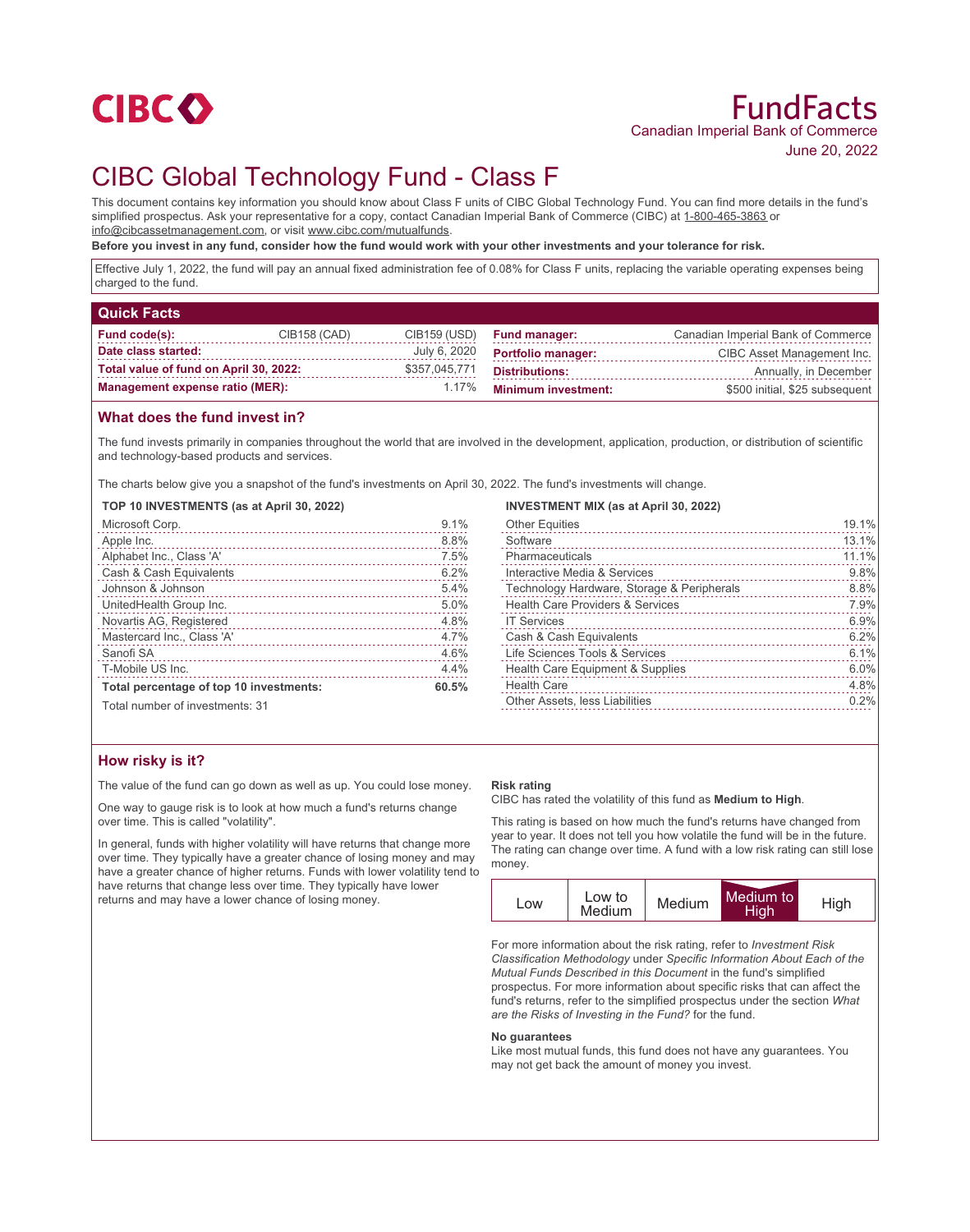## **How has the fund performed?**

This section tells you how Class F units of the fund have performed over the past year. Returns are after expenses have been deducted. These expenses reduce the fund's returns.

#### **YEAR-BY-YEAR RETURNS**

This chart shows how Class F units of the fund performed in the past calendar year. The range of returns and change from year to year can help you assess how risky the fund has been in the past. It does not tell you how the fund will perform in the future.

| 20%                  |      |
|----------------------|------|
| 15%                  |      |
| 10%<br>5%            |      |
|                      | 4.3  |
|                      |      |
| $0\%$<br>-5%<br>-10% |      |
|                      |      |
|                      |      |
| $-15%$               |      |
|                      | 2021 |

#### **BEST AND WORST 3-MONTH RETURNS**

This table shows the best and worst returns for Class F units of the fund in a 3-month period over the past calendar year. The best and worst 3-month returns could be higher or lower in the future. Consider how much of a loss you could afford to take in a short period of time.

|                    | <b>Return</b> | 3 months ending   | If you invested \$1,000 at the beginning of the period |
|--------------------|---------------|-------------------|--------------------------------------------------------|
| <b>Best return</b> | $13.8\%$      | August 31, 2021   | Your investment would rise to \$1,138                  |
| Worst return       | -7.6%         | November 30, 2021 | Your investment would drop to \$924                    |

#### **AVERAGE RETURN**

The annual compounded return of Class F units of the fund since July 6, 2020 was 1.9%. If you had invested \$1,000 in the fund on July 6, 2020, your investment would be worth \$1,034 as at April 30, 2022.

| Who is this fund for?                                                                                                                 | A word about tax                                                                                                                                                                                                                                                                                     |
|---------------------------------------------------------------------------------------------------------------------------------------|------------------------------------------------------------------------------------------------------------------------------------------------------------------------------------------------------------------------------------------------------------------------------------------------------|
| Investors who:<br>• are seeking specific exposure to the science and technology sectors;<br>and<br>• are investing for the long term. | In general, you will have to pay income tax on any money you make on a<br>fund. How much you pay depends on the tax laws where you live and<br>whether or not you hold the fund in a registered plan such as a<br>Registered Retirement Savings Plan (RRSP) or a Tax-Free Savings<br>Account (TFSA). |
|                                                                                                                                       | Keep in mind that if you hold your fund in a non-registered plan, fund<br>distributions are included in your taxable income, whether you receive<br>them in cash or have them reinvested.                                                                                                            |

## **How much does it cost?**

The following tables show the fees and expenses you could pay to buy, own, and sell Class F units of the fund. The fees and expenses - including any commissions - can vary among classes of a fund and among funds. Higher commissions can influence representatives to recommend one investment over another. Ask about other funds and investments that may be suitable for you at a lower cost.

#### **1. SALES CHARGES**

There are no sales charges payable when you buy, switch, or sell Class F units of the fund.